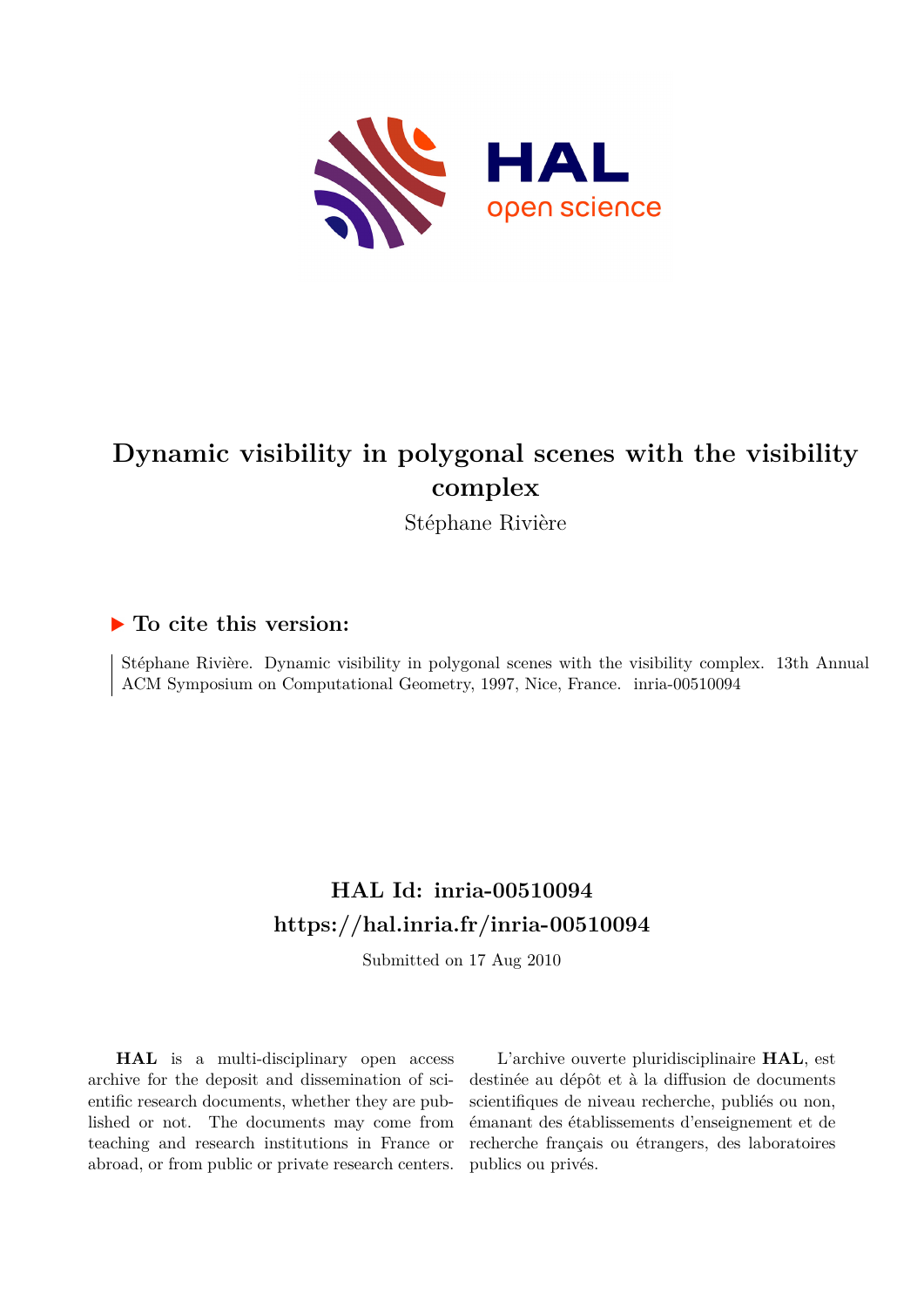### Dynamic visibility in polygonal scenes with the visibility complex

RIVIÈRE Stéphane \*

#### 1 Introduction

This paper proposes methods for efficient maintaining of the view around a point (i.e., the visibility polygon) in static and dynamic polygonal scenes in the plane. The algorithms presented use the visibility complex, that we have adapted for polygonal scenes (composed of disjoint simple polygons) to take advantage of the spatial and temporal coherence.

The first algorithm shows how to maintain the view around a moving point in  $O(\log^2 v)$  time at each visibility change (v: current size of the view), improving the  $O(\log^2 n)$  time bound (n: number of polygon vertices) of [GS96], and is well-suited for small consecutive moves. The second algorithm maintains the view around a point moving along a known trajectory: After a preprocessing in  $O(v \log v)$  time, the view is updated in  $O(\log v)$  time at each change of visibility. Finally, we show how to maintain the visibility complex for a dynamic scene (i.e., a scene in which the polygon vertices are moving) and how to maintain the view around a moving point in a dynamic scene.

#### 2 The visibility complex

Visibility computations involve determining the object seen along directions of vision, that is along maximal free line segments (line segments of maximal length in free space), that we also call rays. Recomputing each time the object seen along a ray can be too time consuming for solving some visibility problems. One solution to this issue is to classify rays according to their visibility: to find the object seen along a ray, we then just have to identify the set of rays that contains the given ray and to read the visibility properties of this set.

Pocchiola and Vegter [PV96] devised a new data structure, the visibility complex, which represents sets of rays having the same visibility properties. A ray going from an

∗ iMAGIS-GRAVIR/IMAG - BP 53

38041 GRENOBLE CEDEX 09 - FRANCE

e-mail: Stephane.Riviere@imag.fr

www: http://www-imagis.imag.fr/Membres/Stephane.Riviere iMAGIS is a joint project of CNRS/INRIA/INPG/UJF

object  $O_l$  to another object  $O_r$  being characterized by its label  $(O_l, O_r)$ , the visibility complex is the quotient space of the space of rays under the following relation  $\sim$ :  $r_1 \sim r_2$  iff  $r_1$  can be moved continuously to  $r_2$  while keeping the same label.

We have adapted here this structure, created initially for scenes of convex curved objects, for polygonal scenes: Each side of a polygon is a distinct object. Then the complex is composed of three types of elements: faces (2D components), edges (1D components representing rays passing through a polygon vertex), and vertices (0D components representing rays passing through two polygon vertices).

These elements are best handled by means of a duality relation (figure 1). We consider the duality relation that maps the line  $l : y = ax + b$  of the scene into the point  $l^* : (a, b)$  in the dual space. This duality maps the set of lines passing through a point  $p:(a, b)$  of the scene into the dual curve  $p^*$  :  $y = -ax+b$ . An edge e of the complex is contained in a dual curve  $p^*$ : We say that p is the point associated with  $e$ . A vertex  $v$  of the complex is the intersection of two dual curves  $p^*$  and  $q^*$ ; in the scene,  $(p, q)$  is an edge of the visibility graph, and we say that the ray  $v^*$  containing  $(p, q)$ is the ray associated with  $v$ .



Figure 1: Visibility complex in dual space.

The visibility complex of polygonal scenes has a size  $O(k)$  $(k$  size of the visibility graph) and can be computed in optimal  $O(n \log n + k)$  time and  $O(n)$  working space with the algorithm of Rivière [Riv97].

Pocchiola and Vegter [PV96] have shown how to use the visibility complex to compute a view around a point. We recall here the algorithm for we reuse its results later.

#### 3 Computing a view around a point

Computing the view around a point of view  $p_v$  amounts to computing changes of visibility occurring along a ray pivoting around  $p_v$ . A change of visibility occurs when the ray is leaving the face  $f$  of the visibility complex to which it belongs, and is entering into a new face  $f'$ .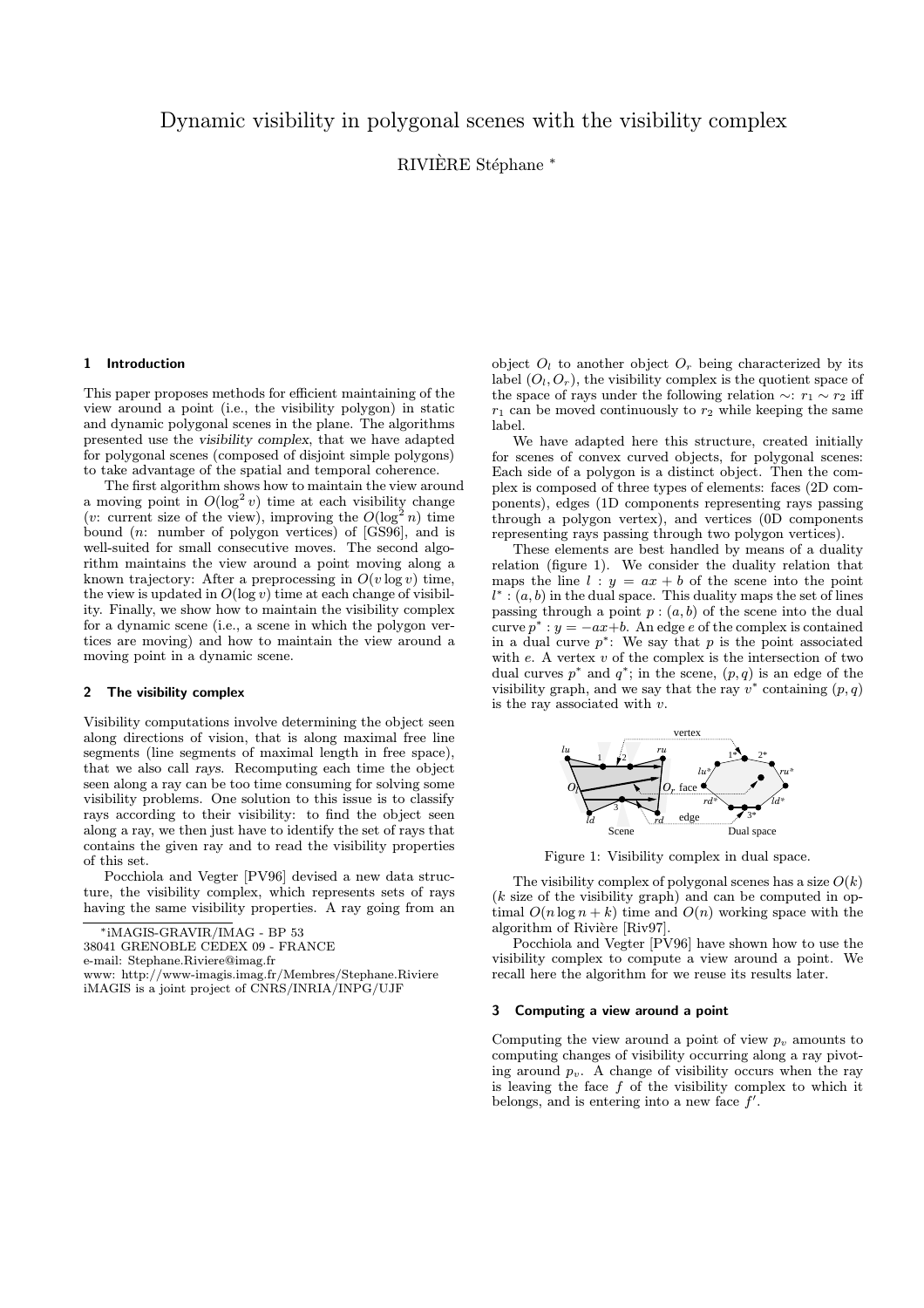In the dual space, the set of rays passing through  $p_v$  is a dual curve  $p_v^*$  which passes through a set of faces of the visibility complex. The dual curve passes from one face  $f$ to another face  $f'$  by crossing an edge e separating the two faces; the point  $p$  associated with  $e$  is then a point of the view. The algorithm for computing the view computes the list of edges of the complex crossed by the dual line of the point of view. Depending on the method used to find the crossed edges, the view can be computed in  $O(v \log n)$  time, or in  $\Omega(v)$  and  $O(vn)$  time (v size of the view).

With this list of crossed edges, we can maintain the view when the point of view is moving in the scene.

#### 4 Maintaining a view around a moving point

Let  $p_v$  be a point moving in the scene. The view around  $p_v$ changes when  $p_v$  crosses an extended edge of the visibility graph (i.e., the ray containing the edge): A point of the view becomes invisible, or a new point becomes visible, or  $p_v$  crosses the non-extended edge. In the last case, although the view does not change, we still classify this event as a visibility change: It corresponds to a visibility event in the algorithms that we describe.

By extending each edge of the visibility graph in free space, we obtain a partition of free space into regions of constant visibility: The view around a point is the same for all points inside the same visibility region. To maintain the view around  $p_v$ , we do not compute all the  $O(n^4)$  visibility regions, but only the limits of the visibility region that contains  $p_v$ .

When  $p_v$  is moving, we check whether  $p_v$  has left its visibility region; if so, we search the side of the visibility region crossed by  $p_v$  and compute the limits of the region incident to that side. We repeat the process until finding the new visibility region containing  $p_v$ .

We compute the limits of the visibility region of  $p_v$  by using the list of edges of the complex crossed by the dual curve  $p_v^*$ . Let us consider a crossed edge  $e = (v_l, v_r)$  whose extremities are the vertices  $v_l$  and  $v_r$ . If  $p_v^*$  passes through one of these vertices, then the list of crossed edges — and therefore the view around  $p_v$  — changes. Let p be the point associated with e. In the scene, the two rays  $v_l^*$  and  $v_r^*$ associated with  $v_l$  and  $v_r$  respectively, form a wedge that contains  $p_v$  and no other (extended) edges of the visibility graph incident to p: The wedge contains the visibility region of  $p_v$  (figure 2).



Figure 2: Wedge of visibility given by a point of the view.

More precisely, each wedge is made of an upper line and a lower line. The limits of the visibility region of  $p_v$  is then composed of the lower envelope of the set of upper lines and of the upper envelope of the set of lower lines (figure 3).

Once the view around  $p_v$  is computed with the visibility complex, the limits of the visibility region of  $p_v$  can be computed in  $O(v \log v)$  time (*v* size of the view).

When the point of view is moving from  $p_v$  to  $p'_v$ , we can check in logarithmic time whether the point has left its region and, if it is the case, find which line of the upper (resp. lower) has been crossed by  $(p_v, p'_v)$ . In the visibility



Figure 3: Computing the limits of the visibility region.

complex, the vertex  $v$  corresponding to the crossed line is swept by the dual curve  $p_v^*$ . Changes in the list of crossed edges (and therefore in the view) are local: They concern only the edges around the swept vertex and are done in constant time.

We must then update the limits of the visibility region. The changes are local too: We must remove (resp. insert) at most two lines in the set of lines, and the envelopes can be maintained by adapting the algorithms of Overmars and van Leeuwen [OvL81] or of Dobrindt and Yvinec [DY93] for dynamically maintaining a convex envelope.

Proposition 1 After computing the initial view around a point  $p_v$  and a preprocessing step in time  $O(v_0 \log v_0)$  (v<sub>0</sub> size of view at  $t = 0$ ), the view around a moving point can be maintained in  $O(\log^2 v)$  time (resp. randomized  $O(\log v)$ time).

We suppose now that the point of view is moving along a known trajectory, given for example by its position  $p_v(t)$ ,  $t \in [0, 1]$ . We do not need to compute all the limits of each visibility region crossed by the trajectory, but only the limits cut by the trajectory.

We suppose that we can compute in constant time the point of intersection of the trajectory with a line, and that we can compare in constant time two points on the trajectory (i.e., establish which one is before the other). It allows us to use a priority queue in which lines are ordered according to the position of their intersection point with the trajectory, so that we can pass the limits of visibility in order.

To initialize the priority queue, we first compute the view around  $p_v(0)$ , and for each edge of the complex crossed by  $p_v^*(0)$ , we check whether the upper line (resp. lower line) intersects the trajectory and — if it is the case — put it in the priority queue. Then, at each step we consider the first line of the priority queue, line which indicates the limit of visibility being crossed. We update (locally) the view as in the previous algorithm, consider the (at most two) new lines that limit the region, and put them in the priority queue if they cut the trajectory.

Proposition 2 After the computation of the initial view around a point  $p_v$  and a preprocessing step done in  $O(v_0 \log v_0)$ time, the view along a trajectory can be maintained in  $O(\log v)$ time at each change of visibility.

#### 5 Dynamically maintaining the visibility complex

We now show how the visibility complex can be maintained when the polygon vertices are moving in the scene. More